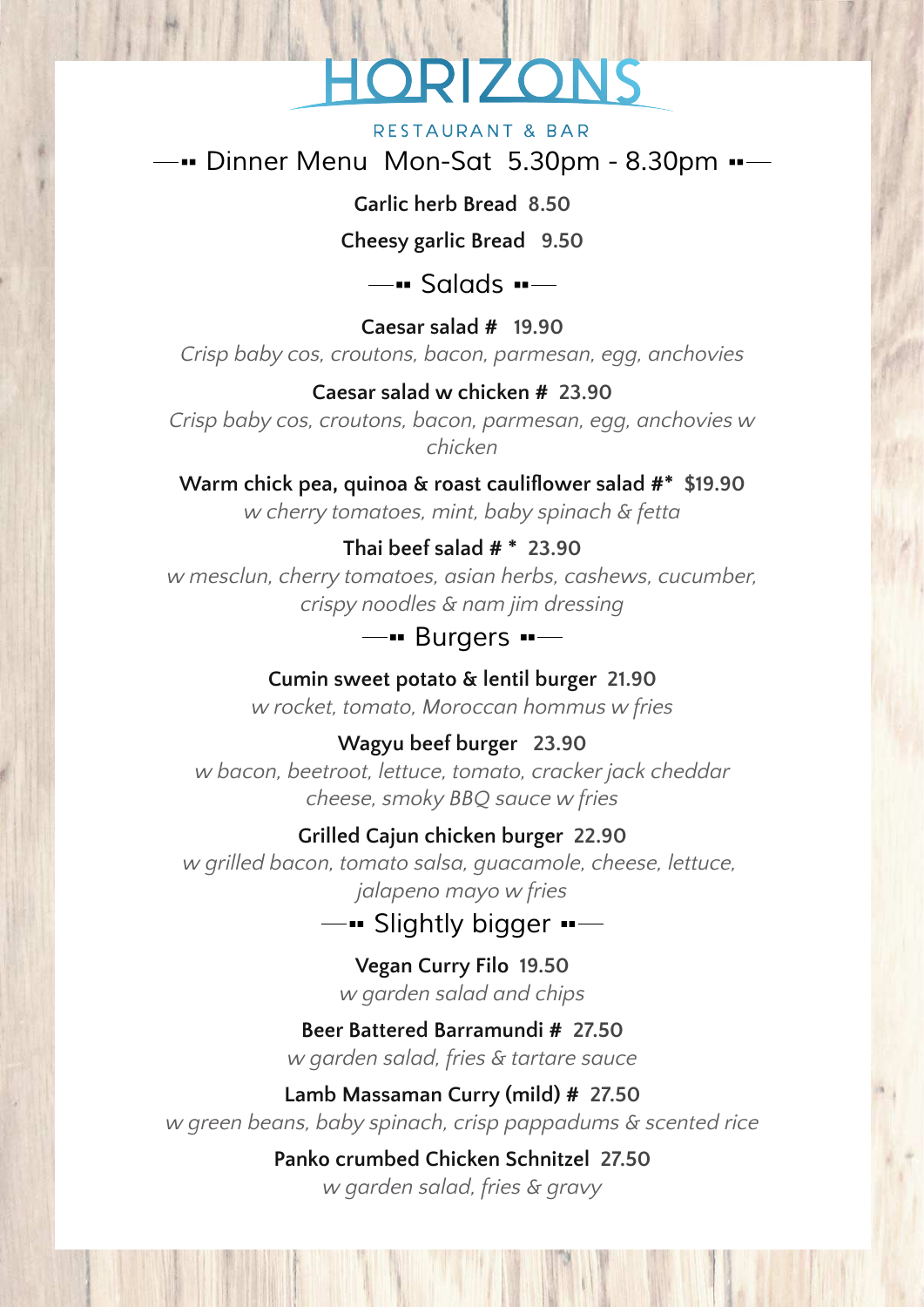# *Entrées*

**Soup of the day 13.50** *w toasted turkish*

#### **Char grilled Moroccan lamb cutlets (2) 19.50**

*w citrus & almond cous cous salad, cumin yogurt drizzle*

#### **BBQ prawns # 23.50**

*w garlic, chilli, parsley butter, grilled lime, toasted sourdough*

**Five spiced Squid 17.50** *w chilli mirin dipping sauce & rocket salad*

# *Main Course*

#### **Quince & orange glazed pork sirloin # \* 38.50**

*w smashed chats, broccolini, macadamia & lemon crumb, pan juices*

#### **Chicken breast supreme # 38.50**

*w honey kumara mash, grilled brussel sprouts, w white wine, bacon, & mushroom sauce*

#### **Fish of the Day market price**

#### **Char grilled beef eye fillet (250g) # 42.50**

*w truffled mash, broccolini, roasted cherry tomatoes, cabernet*

*jus*

**Bide Kicks**  $---$ 

#### **Bowl of Hot Chips # 8.50**

*w tomato sauce*

# **Bowl of Wedges 9.50**

*w sweet chilli & sour cream*

# **Garden Salad 8.50**

*w seeded mustard vinaigrette*